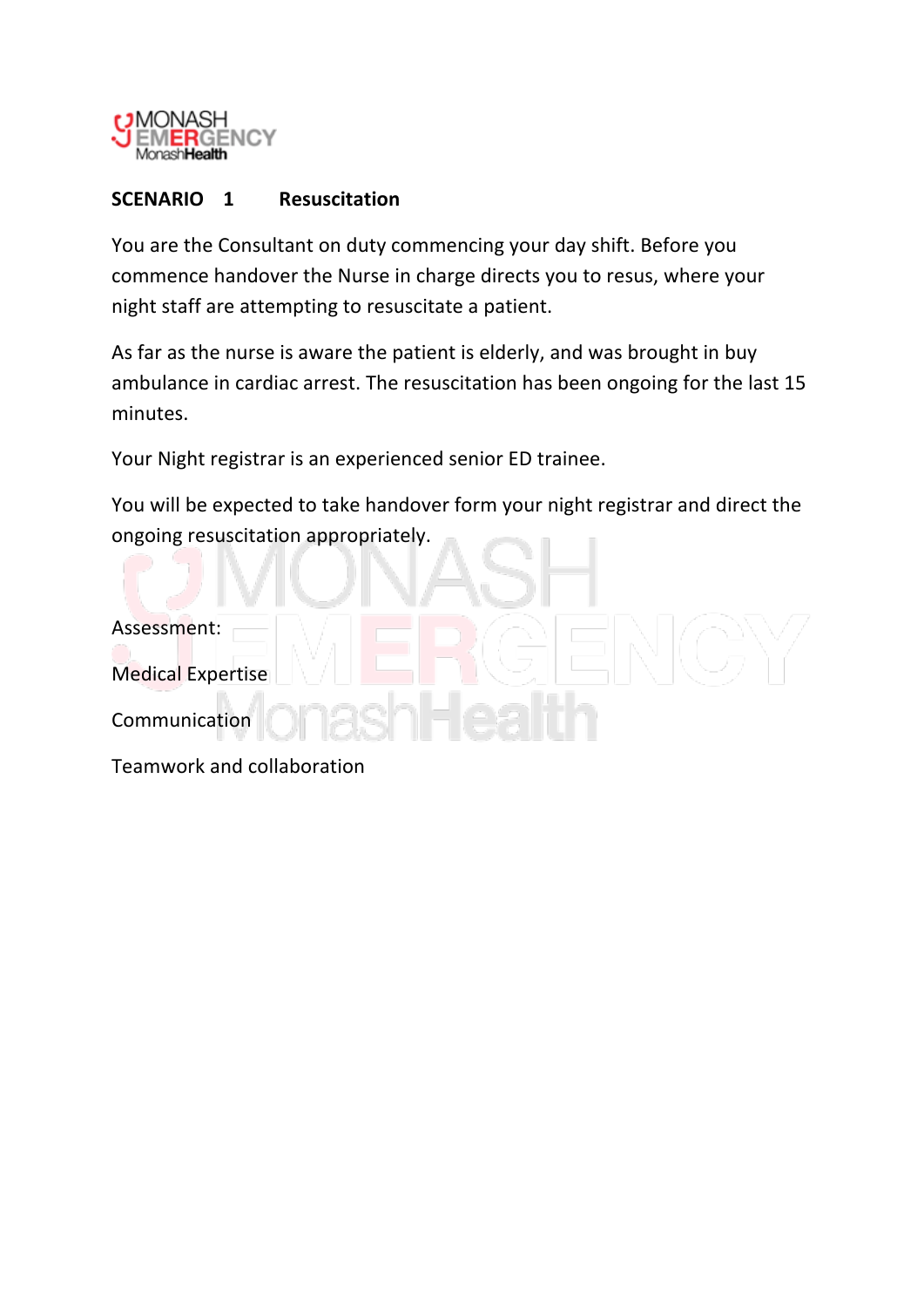

Scenario 1 Marking sheet

| <b>Domain</b>                   | <b>Criteria for high rating</b>                                                      |  |  |  |
|---------------------------------|--------------------------------------------------------------------------------------|--|--|--|
| <b>Medical expertise</b>        | Rapid assessment of futile resus                                                     |  |  |  |
|                                 | Appropriate exclusion of reversible causes                                           |  |  |  |
|                                 | Sound knowledge of resus processes and ALS<br>protocols                              |  |  |  |
|                                 | Recognises the patient is a Coroners case<br>until further information is available. |  |  |  |
| <b>Communication</b>            | Direct communication style                                                           |  |  |  |
|                                 | allows night registrar to give key information<br>without waffle                     |  |  |  |
|                                 | Appropriately gains rapid handover                                                   |  |  |  |
|                                 | Clear directions to night staff                                                      |  |  |  |
|                                 | Asks for opinion before ceasing resuscitation                                        |  |  |  |
| <b>Scholarship and teaching</b> | Appropriate clear directions to team                                                 |  |  |  |
|                                 | Seeks and validates opinions of resus team                                           |  |  |  |
|                                 | Thanks team appropriately for resus efforts                                          |  |  |  |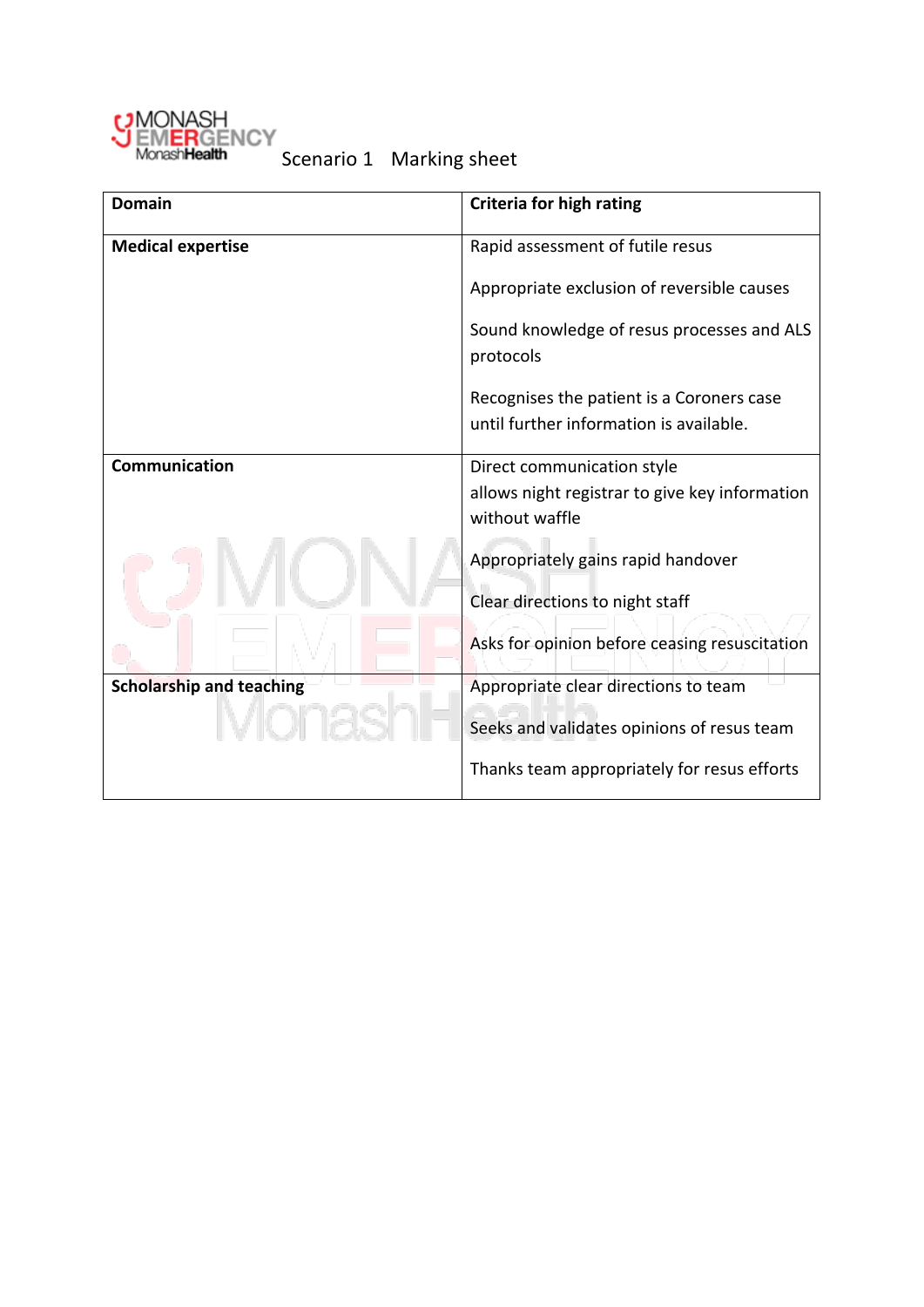

**This is not a typical Resuscitation station – the aim of the station is to rapidly come to a position** that appropriate resus efforts have been made, and cease resuscitation. Nothing the candidate will attempt will be successful.

## **Confederate)1)– Night)Registrar**

You are an experienced ED trainee with previous critical care experience. You will rapidly give handover to the ED consultant – see summary points below.

Opening line "Hi I'm.... The night registrar. I'm a bit unsure where to go next here....."

Key points to the scenario are:

- 80 year old man, found unconscious at home by the patients NOK. No bystander CPR was attempted.
- Ambulance arrived 9 minutes after initial 000 call and found no output, CPR was commenced at that time.
- Initial rhythm on monitor was PEA.

[1] - [1] - [1] -

- Patient intubated at scene.
- 3 cycles of adrenaline in community prior to transport to ED without output
- Pre hospital time from initial 000 call was 25 minutes

### **IN)ED:**

- Chest compressions continuing continuously
- ETT placement checked and confirmed in good position.
- Possible PEA on arrival in ED but rapidly deteriorated into asystole.
- Further 3 cycles adrenaline given IV as well as bolus bicarbonate (you just thought you'd give it a go)
- If asked you have performed an USS, and could not see a Pneumothorax or pericardial effusion (you are experienced with the use of USS).

After handover to the candidate you will follow all directions the candidate gives

You have a VBG available if requested by the candidate (prompt the candidate at 4 minute mark if not already requested)

If not prompted before this point, at 1 minute remaining ask the candidate whether CPR should be continuing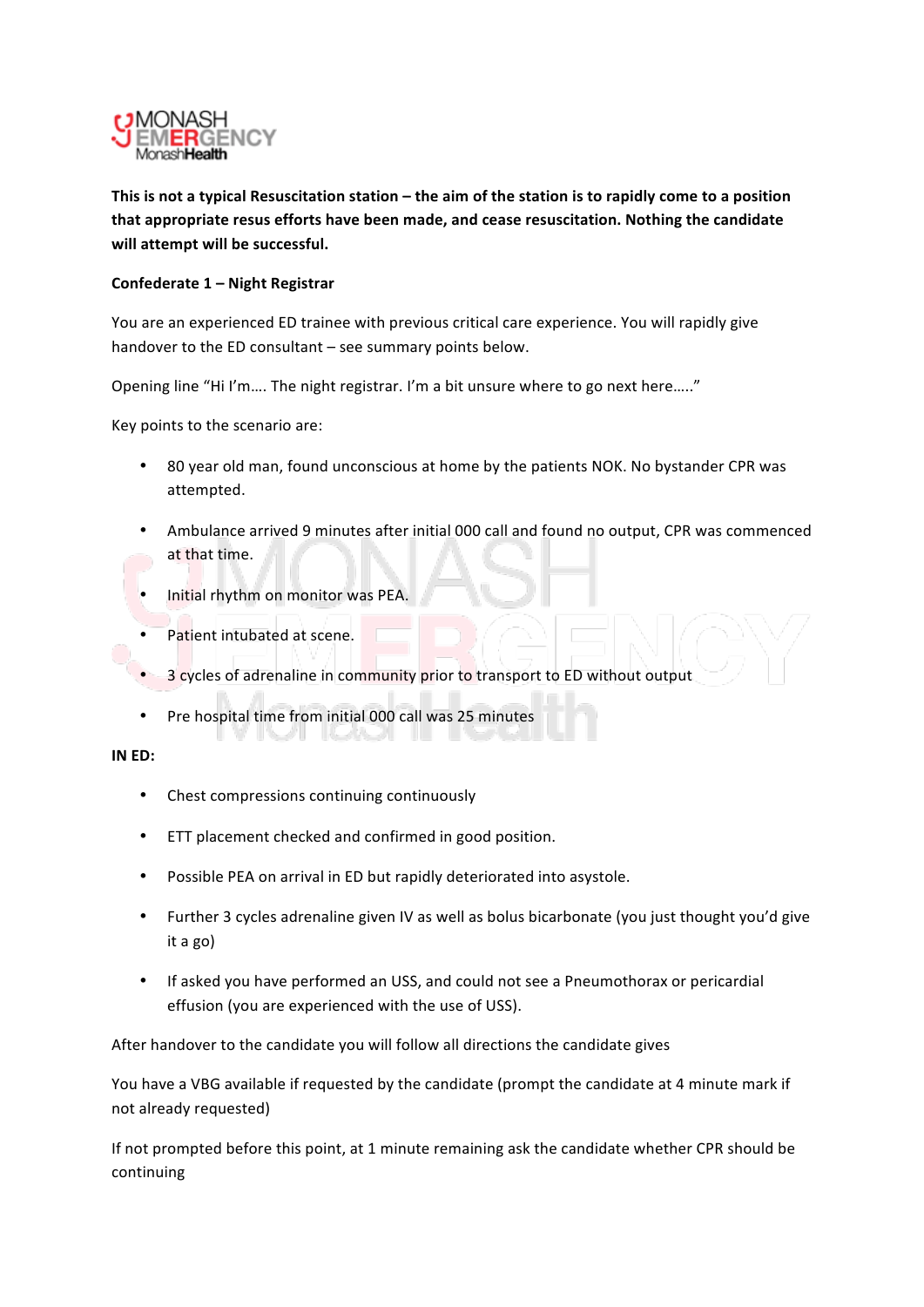#### **Confederate 2 - Nurse**

You are an experienced ED nurse, who is able to follow commands. You are currently doing CPR.

After resus discontinued ask candidate "Can I take the ETT out?"

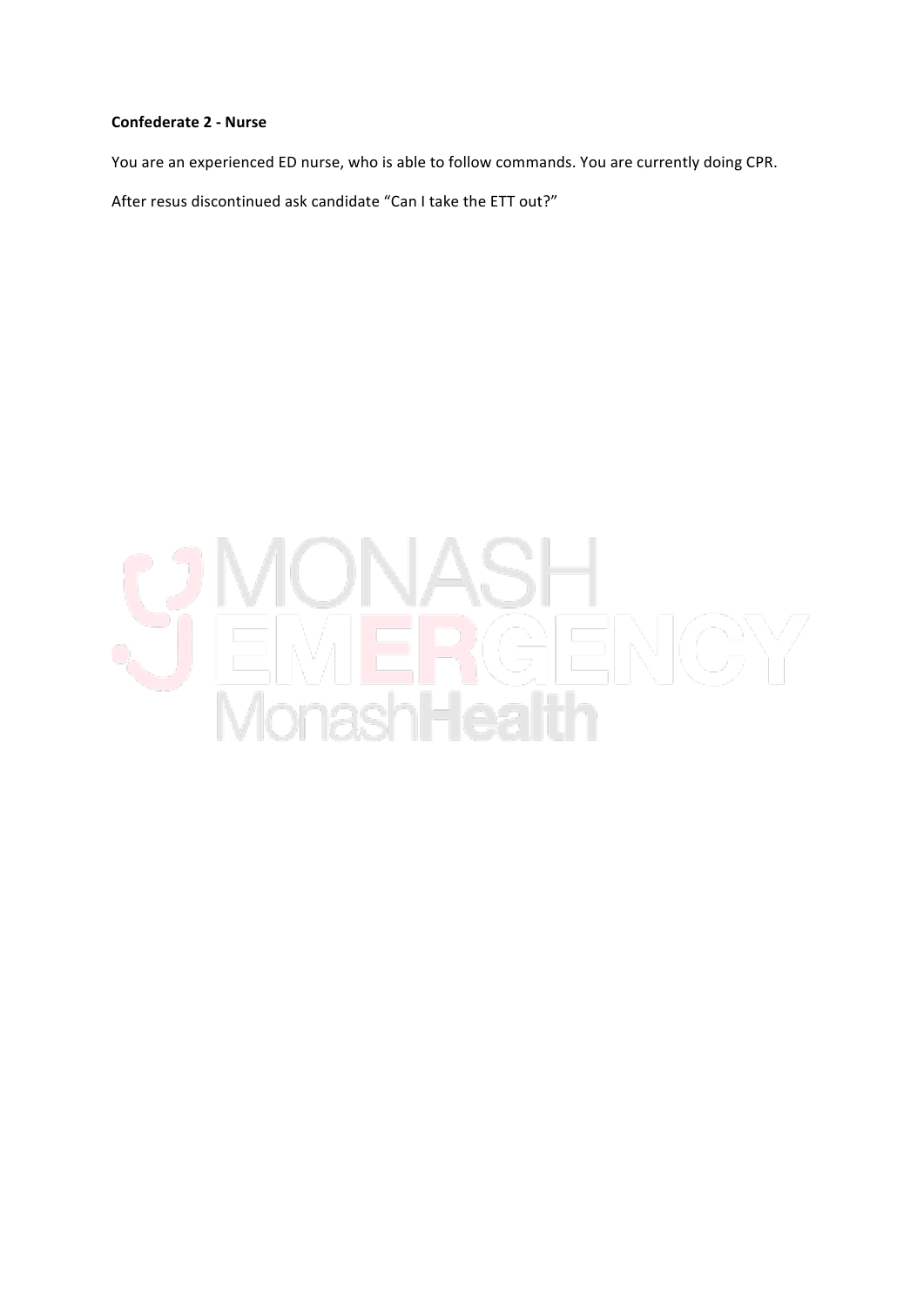| VBG              |      |
|------------------|------|
| pH               | 6.75 |
| pCO <sub>2</sub> | 18   |
| pO <sub>2</sub>  | 17   |
| HCO3             | 4    |
| ВF               | -27  |